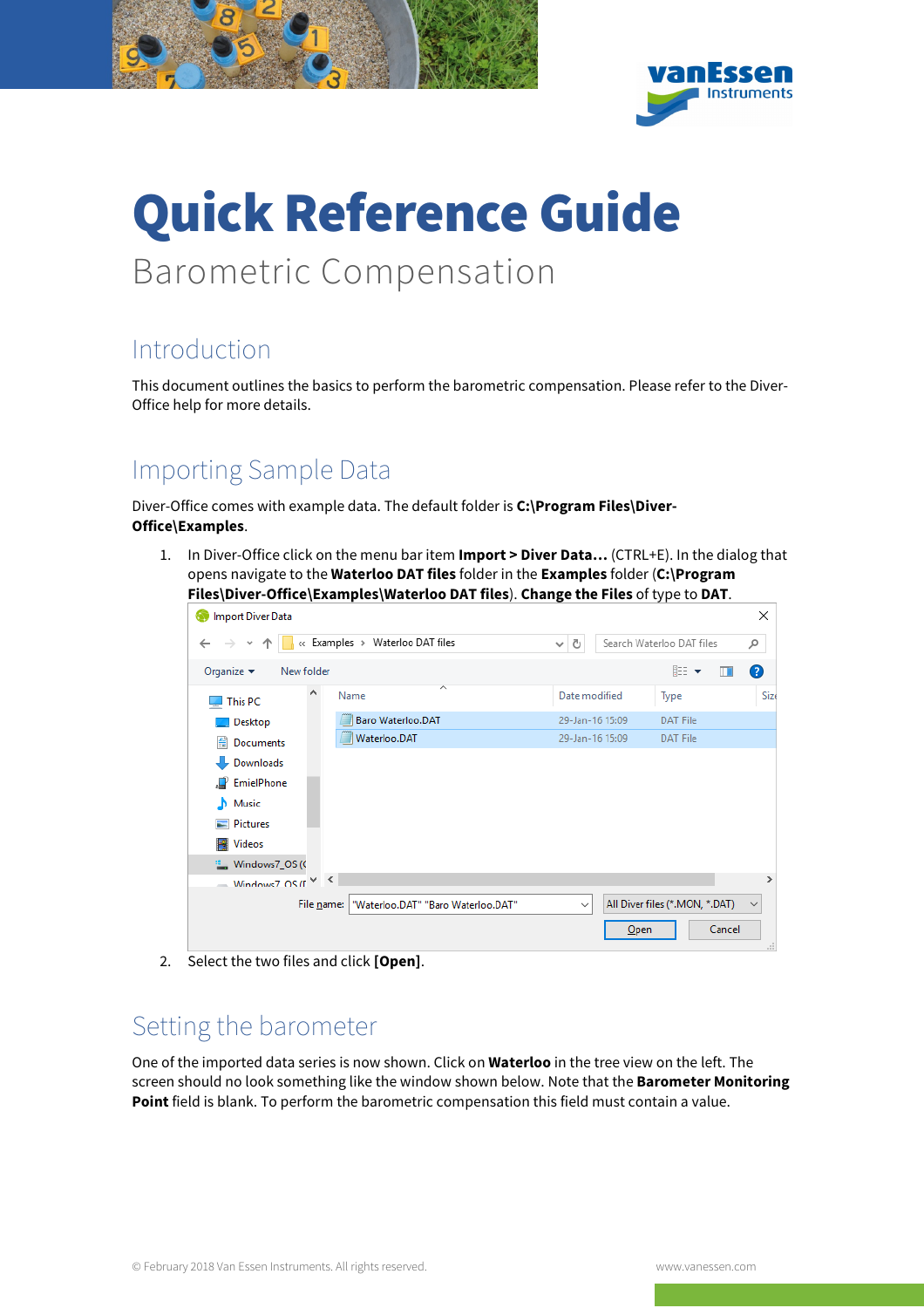



| Diver-Office [BaroComp]                                                 |                                                                                                                                                                                                                                                                                                                          |          | $\Box$ | $\times$ |
|-------------------------------------------------------------------------|--------------------------------------------------------------------------------------------------------------------------------------------------------------------------------------------------------------------------------------------------------------------------------------------------------------------------|----------|--------|----------|
| Project View Preferences<br>Import                                      | Diver-Gate<br>He                                                                                                                                                                                                                                                                                                         |          |        |          |
| T,<br>$\frac{1}{2}$<br>Diver-Gate<br><b>Diver</b><br><b>New</b><br>Open | 0<br>$\overline{D}$<br>B<br>BaroComp<br>Data<br>Help                                                                                                                                                                                                                                                                     |          |        |          |
| 日… △ BaroComp<br><b>baro</b> waterloo                                   | <b>Monitoring Point Settings</b>                                                                                                                                                                                                                                                                                         |          |        |          |
| waterloo<br><b>ė−V</b>                                                  | waterloo                                                                                                                                                                                                                                                                                                                 |          |        |          |
| <b>Au</b> Manual Measurements                                           | Monitoring Point Type:                                                                                                                                                                                                                                                                                                   |          |        |          |
| <b>Diver Settings</b><br>Diver Data                                     | <b>C</b> Regular<br>◯ Barometer                                                                                                                                                                                                                                                                                          |          |        |          |
| $-2015-08-156:00:00$ PM $-2$                                            | <b>Barometer Monitoring Point:</b><br>$m \times 7$<br>ᇴ<br>Cable length used for barometric<br>compensation<br>Top of Casing:<br>$B =$<br><b>O</b> User defined<br>B<br>$A =$<br>cm<br>Calculated<br>⊕<br>A<br><b>Mean Sea Level</b><br>$A =$<br>cm<br>ě<br>Max difference between manual<br>measurement and Diver:<br>ō | cm<br>cm |        |          |
| $\hat{}$<br>$\rightarrow$                                               |                                                                                                                                                                                                                                                                                                                          |          |        |          |
| Search                                                                  |                                                                                                                                                                                                                                                                                                                          |          |        |          |

- 1. From the **Barometer Monitoring Point** dropdown list select **baro waterloo**.
- 2. Enter a value for the cable length (**A**) if the barometric compensation should calculate the depth to water
- 3. Enter a value both (**A**) and for the top of casing (**B**) if the barometric compensation should calculate the water level with respect to Mean Sea Level.

The window should now be similar to the window shown below:

| Diver-Office [BaroComp]                                                                                                                                           | $\times$<br>□                                                                                                                                                                                                                                                                                                                                                                                                                                                                    |
|-------------------------------------------------------------------------------------------------------------------------------------------------------------------|----------------------------------------------------------------------------------------------------------------------------------------------------------------------------------------------------------------------------------------------------------------------------------------------------------------------------------------------------------------------------------------------------------------------------------------------------------------------------------|
| View Preferences<br>Project                                                                                                                                       | Import Diver-Gate Help                                                                                                                                                                                                                                                                                                                                                                                                                                                           |
| ⋇.<br>习<br>Diver-Gate<br><b>Diver</b><br><b>New</b><br>Open                                                                                                       | ❸<br>D.<br>ద<br>BaroComp<br>Help<br>Data                                                                                                                                                                                                                                                                                                                                                                                                                                         |
| ⊟… △ BaroComp<br>in & baro waterloo<br><b>E</b> waterloo<br><b>Au</b> Manual Measurements<br><b>Diver Settings</b><br>Diver Data<br>$1.2015-08-156:00:00$ PM $-2$ | <b>Monitoring Point Settings</b><br>waterloo<br>Monitoring Point Type:<br><sup>1</sup> Regular<br>◯ Barometer<br><b>Barometer Monitoring Point:</b><br>$m \neq 1$<br>baro waterloo<br>Ū<br>Cable length used for barometric<br>compensation<br>Top of Casing:<br>2000<br>$B =$<br>cm<br><b>O</b> User defined<br>$1000$ cm<br>$A =$<br>C Calculated<br>⊕<br>Α<br><b>Mean Sea Level</b><br>$A =$<br>cm<br>Ă<br>Max difference between manual<br>measurement and Diver:<br>U<br>cm |
| $\langle$<br>⋗<br>Search                                                                                                                                          |                                                                                                                                                                                                                                                                                                                                                                                                                                                                                  |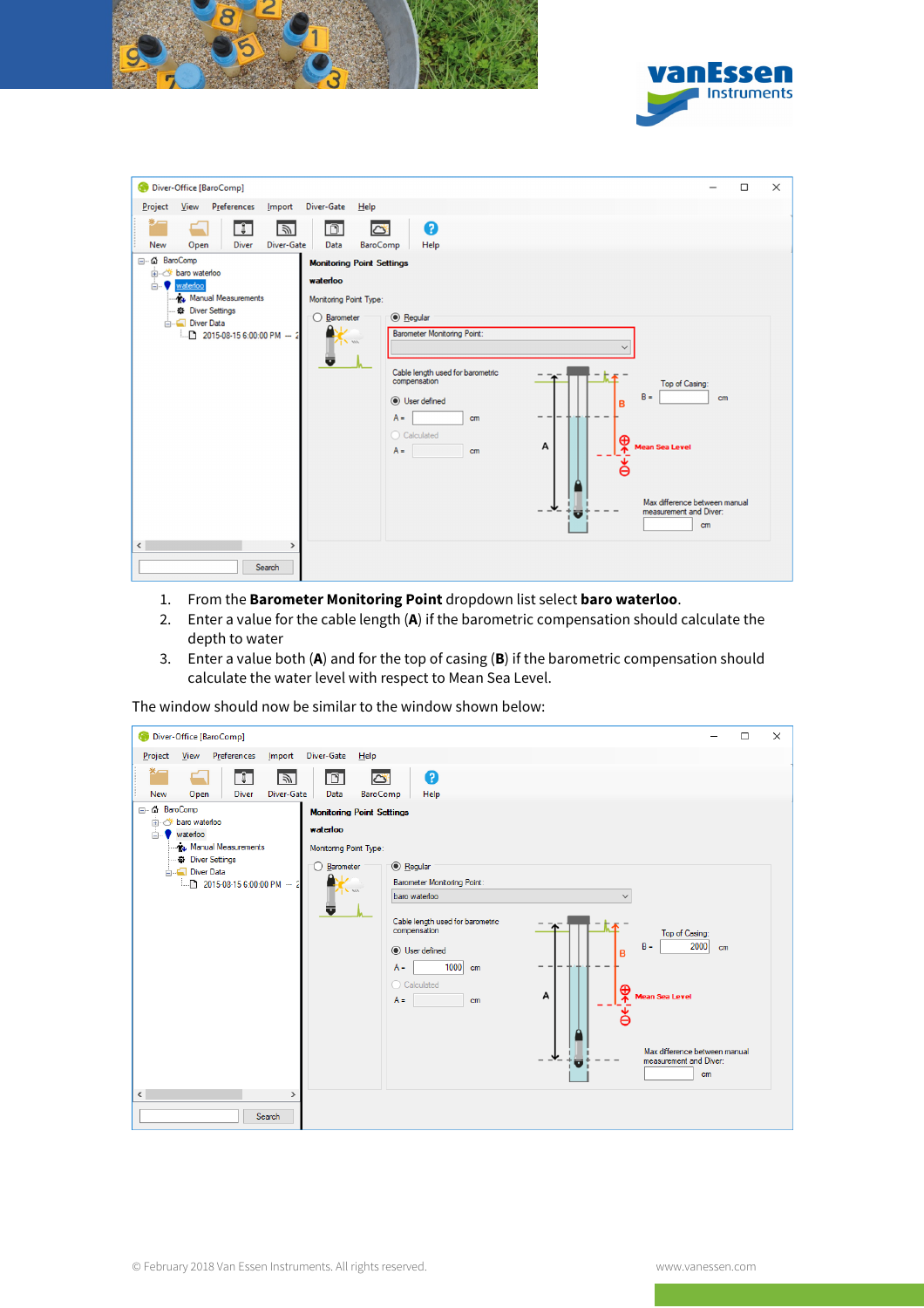



# Compensating Diver Data

1. Click the **BaroComp** button from the main toolbar.

\*You may also right click on the data set in the project tree to go directly to the BaroCompensation dialog.

2. Select one or more time-series data from the Data dialog.

| Data                                |                               |                        | ×                                |
|-------------------------------------|-------------------------------|------------------------|----------------------------------|
| $\frac{1}{\frac{1}{2}}$<br>b        |                               | Ø                      |                                  |
| Compensate<br>Export                | Delete<br>Diver-HUB           | Help                   |                                  |
| Filter<br>Regular Monitoring Points | Barometric Monitoring Points  |                        | Suitable for upload to Diver-HUB |
| Uncompensated                       |                               |                        |                                  |
| Partly Compensated                  |                               |                        |                                  |
| <b>○</b> Compensated                |                               |                        |                                  |
| Filter time series starting from:   |                               |                        | Apply                            |
| 1990-01-01<br>12:00:00 AM<br>⊞▼     | $\div$ to<br>2018-02-13<br>▦▾ | 1:16:59 PM<br>$\div$   | Reset                            |
| <b>Monitoring Point</b>             | Start Date & Time             | End Date & Time        | Download Date & Time             |
| ☑<br>baro waterloo                  | 2015-08-15 12:00:00 PM        | 2016-08-05 12:00:00 PM | 2018-02-12 1:14:41 PM            |
|                                     |                               |                        |                                  |
|                                     |                               |                        |                                  |
|                                     |                               |                        |                                  |
|                                     |                               |                        |                                  |
|                                     |                               |                        |                                  |
|                                     |                               |                        |                                  |
|                                     |                               |                        |                                  |
|                                     |                               |                        |                                  |
|                                     |                               |                        |                                  |
| <b>▽ Select All</b>                 |                               |                        |                                  |
|                                     |                               |                        | Close                            |

- 3. Select the **BaroComp** button from the Data dialog toolbar.
- 4. Select the desired barometric compensation method from the **BaroComp** dialog (shown on following page). You may choose from five barometric compensation methods:
	- a. Water Column above Diver
	- b. Water level with respect to Top of Casing using Cable Length
	- c. Water level with respect to Top of Casing using Manual Measurement
	- d. Water Level with respect to VRD using Cable Length
	- e. Water Level with respect to VRD using Manual Measurement

**Note:** Each barometric compensation method requires that certain data be entered before the compensation can be performed. Please refer to the Diver-Office user's manual for more information on the data requirements for each compensation method.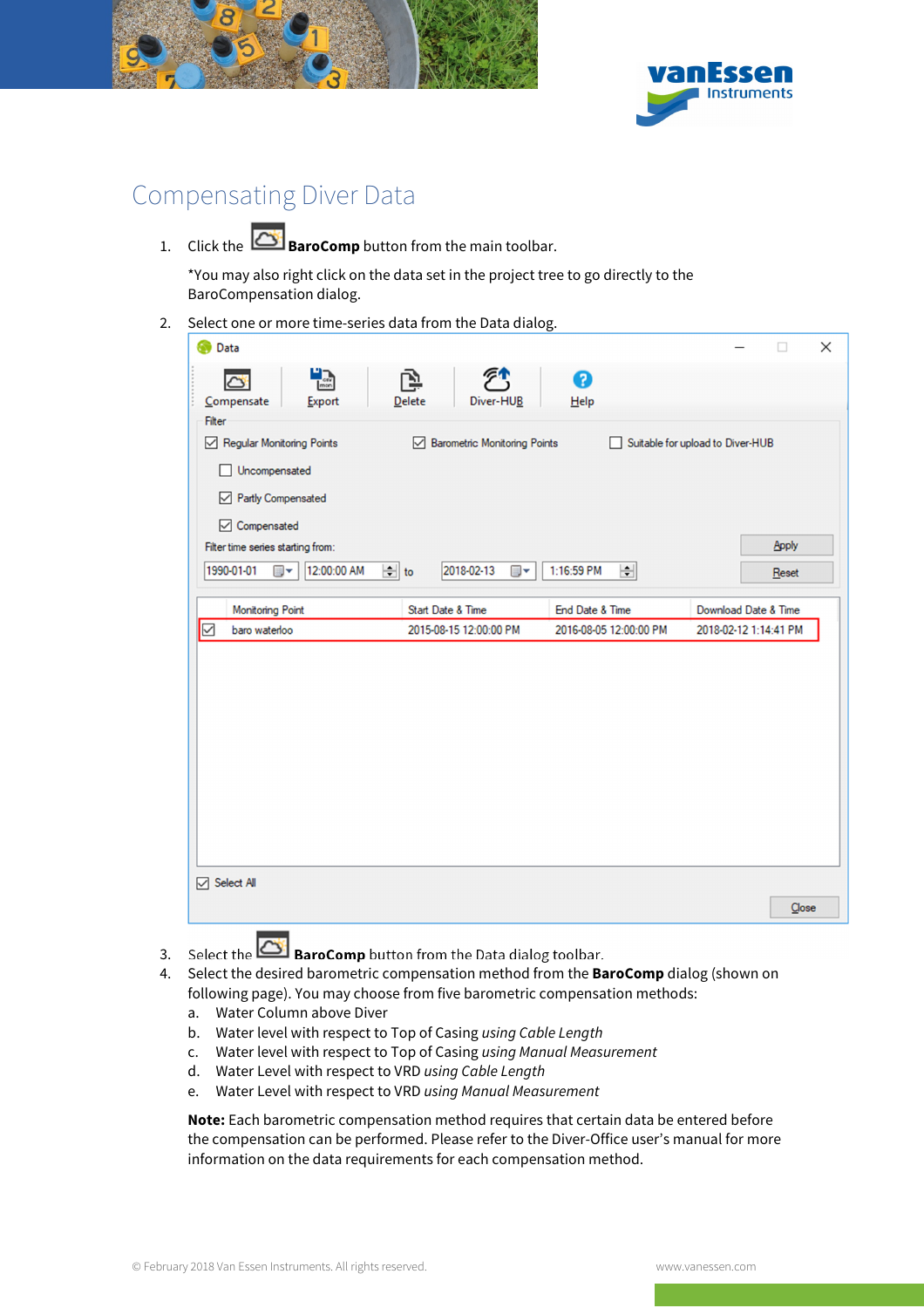





5. Once the method is chosen, select the **[BaroComp]** button to perform the barometric compensation.

**Note:** If the compensation fails, the type of missing information will be indicated in the log dialog.

6. When the compensation is complete, the barometric compensation log will show, displaying a summary with details.

| <b>Barometric Compensation Log</b>                                                                                                                                                              |                    | □    | $\times$        |
|-------------------------------------------------------------------------------------------------------------------------------------------------------------------------------------------------|--------------------|------|-----------------|
| summary:                                                                                                                                                                                        |                    |      | $\mathcal{O}_2$ |
| *date-time: 09-May-16 8:58:26 AM<br>"barometric compensation with water column above Diver<br>compensated: 1 time series<br>"partly compensated: 0 time series<br>funcompensated: 0 time series |                    |      |                 |
| details:                                                                                                                                                                                        |                    |      |                 |
| *compensated: 1 time series<br>15-Aug-15 6:00:00 PM 13-Oct-15 6:00:00 AM<br>waterloo                                                                                                            |                    |      |                 |
| "partly compensated: 0 time series                                                                                                                                                              |                    |      |                 |
| *uncompensated: 0 time series                                                                                                                                                                   |                    |      |                 |
|                                                                                                                                                                                                 |                    |      |                 |
|                                                                                                                                                                                                 |                    |      |                 |
|                                                                                                                                                                                                 |                    |      |                 |
|                                                                                                                                                                                                 |                    |      |                 |
|                                                                                                                                                                                                 |                    |      |                 |
|                                                                                                                                                                                                 |                    |      | $\mathcal{Q}$   |
| $\,<\,$                                                                                                                                                                                         |                    |      | S.              |
|                                                                                                                                                                                                 | Clipboard<br>Close | Help |                 |